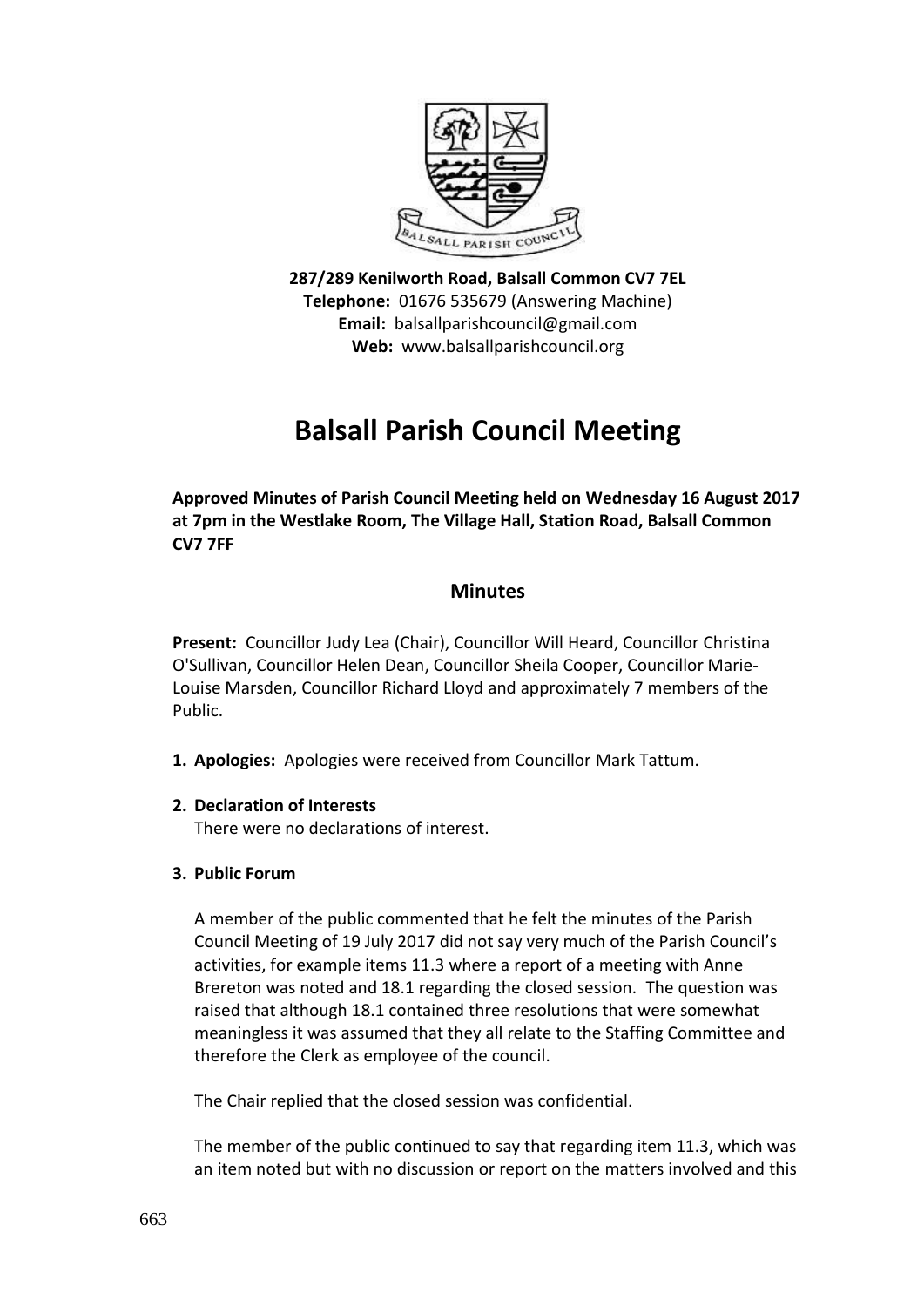appeared to be a cover up. The member of the public requested that this point is taken on board and such minutes should not be issued in the future.

The Chair replied to say that the item had no proposal and no resolution and therefore no action for the Parish Council.

There was support with a further comment from another member of the public that this amounted to a failure to report the work of the Parish Council, was remiss and below the standards expected.

A member of the public queried whether the report would be available under a FOI request. It was pointed out that the previous Clerk's contact details were on the website for information requests.

There was a further query on accuracy of website information on members to committees for example Finance and General Purposes Committee. This was said to be not accurate as it was understood that Councillor Cooper had left the Committee.

The Chair indicated that all details of members to Committees, Working Groups and Outside bodies would be updated. It was confirmed that Councillor Cooper had been asked to stand down from some roles for the moment for reasons which will not be declared and there will be another councillor nomination to Finance and General Purposes Committee.

The Chair emphasised that there was not an agenda item to discuss resolutions under item 18.1 of the Parish Council Meeting of 19 July and these are confidential. She also requested that the public forum refrain from this line of questioning to allow the business on the agenda to take place.

**Questions from the public continued with questions relating to the resolutions taken in the private agenda of the 19 July 2017. Due to the disturbance caused, Councillor Heard proposed that the meeting be called to a halt; this was confirmed by the Chair and the meeting was suspended at 7.21pm.** 

**Due to disruption to the business agenda, representatives from Virgin Media who were present for item 6 of the agenda, made their apologies which were accepted and they left the meeting prior to its adjournment.**

**Due to the suspension of the meeting, members of the public who attended the meeting to make comment regarding planning matters at agenda item 14 were unable to do so. These matters will be dealt with at the next available Parish Council meeting.**